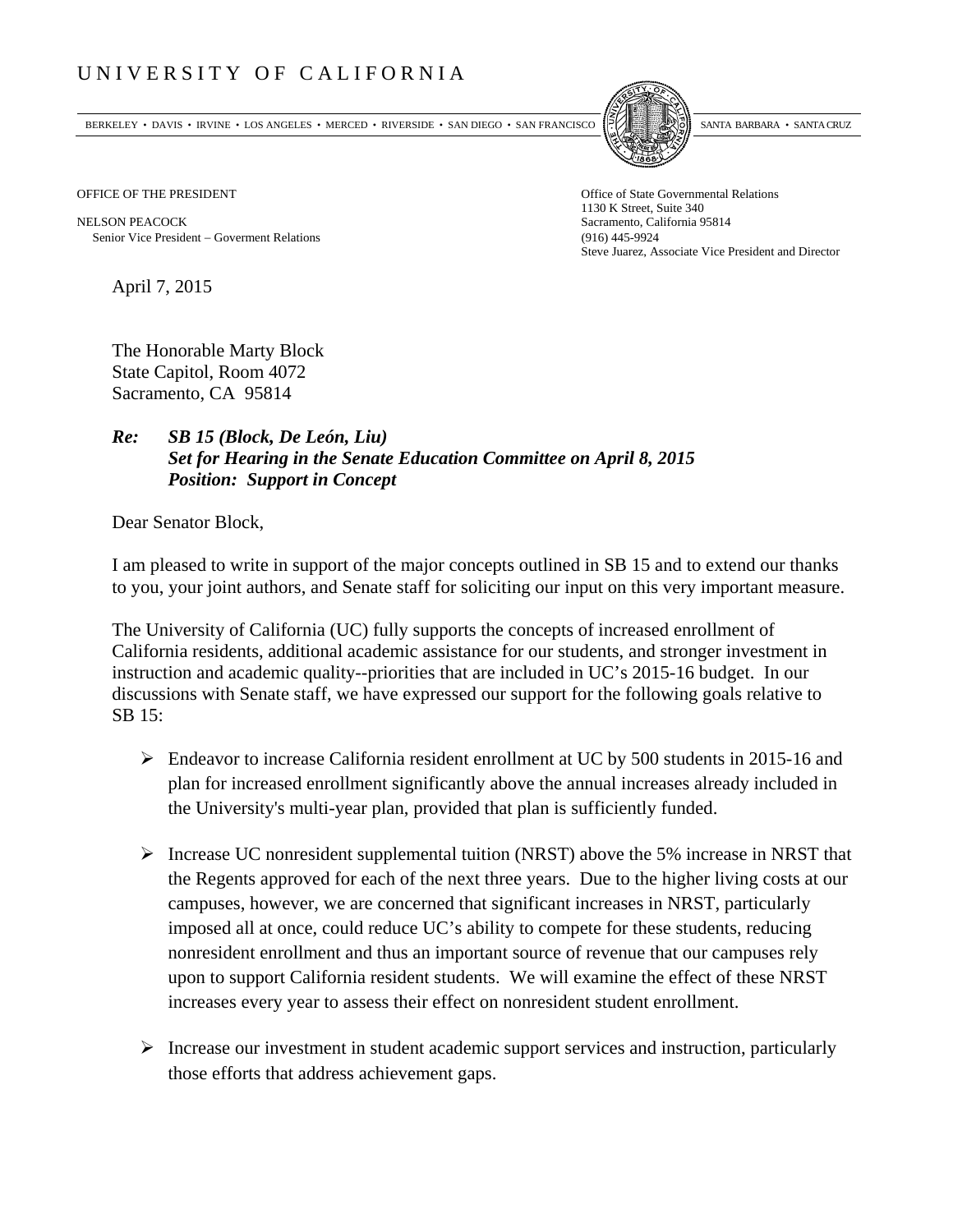The Honorable Marty Block Page 2 April 7, 2015

While we believe that specific provisions require further refinement, we look forward to continuing our conversations on the bill and strengthening our partnership with the State to provide a high quality education for our students. Thank you for your leadership on this issue, and please feel free to call me at (916) 445-9924 if I can provide further information.

Sincerely,

Steve Yuney

Steve Juarez Associate Vice President and Director

cc: Pro Tem De León

 Senator Liu Members of the Senate Education Committee President Janet Napolitano Provost and Executive Vice President Aimée Dorr Executive Vice President & CFO Nathan Brostrom Senior Vice President Nelson Peacock